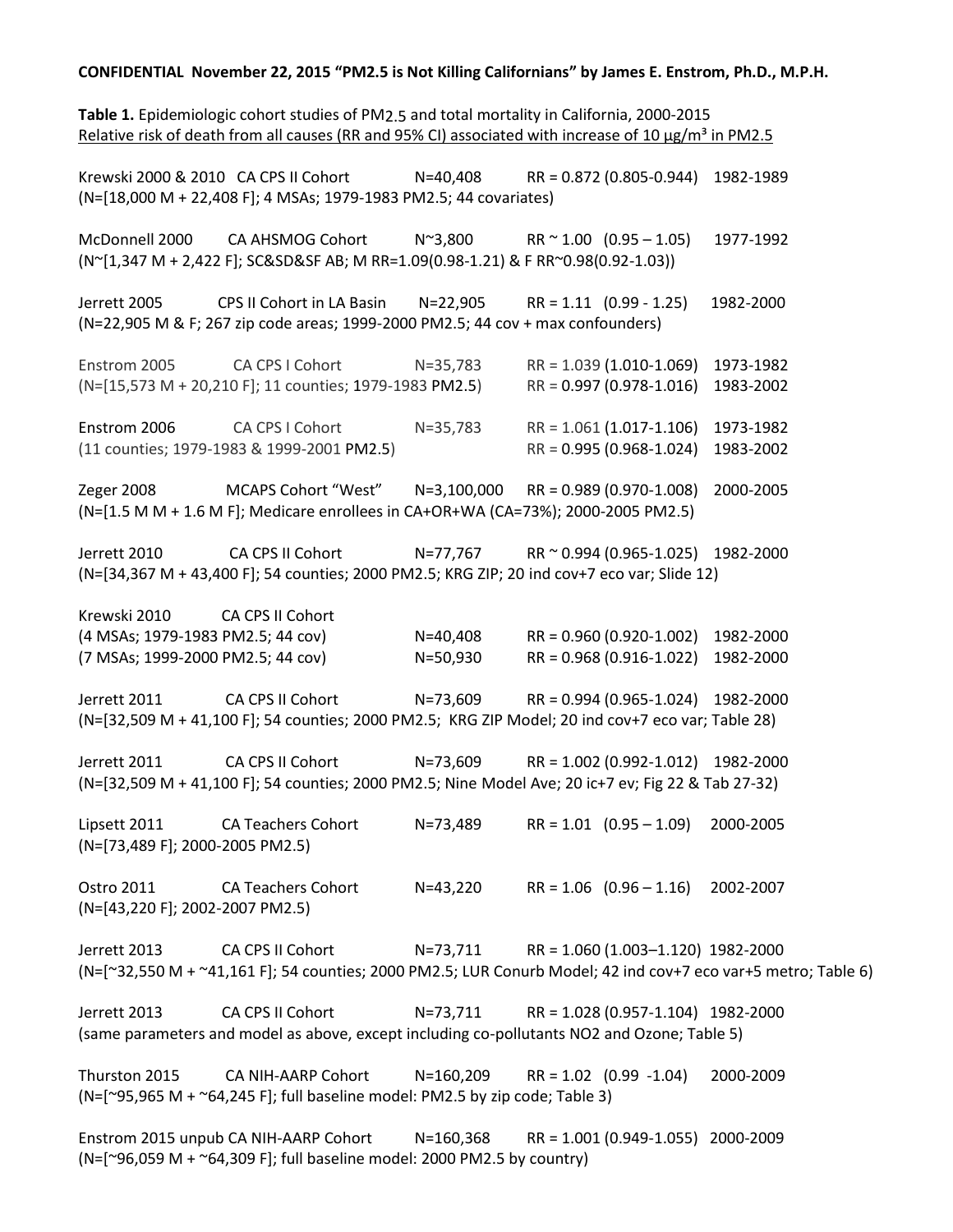## **References for Table 1**

Enstrom JE (2005). Fine particulate air pollution and total mortality among elderly Californians, 1973- 2002. *Inhal Toxicol* 2005;17:803-816 [\(http://www.arb.ca.gov/planning/gmerp/dec1plan/gmerp\\_comments/enstrom.pdf\)](http://www.arb.ca.gov/planning/gmerp/dec1plan/gmerp_comments/enstrom.pdf) and [\(http://www.scientificintegrityinstitute.org/IT121505.pdf\)](http://www.scientificintegrityinstitute.org/IT121505.pdf)

Enstrom JE (2006). Response to "A Critique of 'Fine Particulate Air Pollution and Total Mortality Among Elderly Californians, 1973-2002" by Bert Brunekreef, PhD, and Gerard Hoek, PhD', *Inhal Toxicol* 2006:18:509-514

[\(http://www.scientificintegrityinstitute.org/IT060106.pdf\)](http://www.scientificintegrityinstitute.org/IT060106.pdf) and [\(http://www.scientificintegrityinstitute.org/ITBH060106.pdf\)](http://www.scientificintegrityinstitute.org/ITBH060106.pdf)

Enstrom JE (2012). Particulate Matter is Not Killing Californians. Proceedings of the American Statistical Association Joint Statistical Meeting, Section on Risk Analysis, San Diego, CA, pages 2324- 2336, 2012.

[\(http://www.scientificintegrityinstitute.org/ASAS092812.pdf\)](http://www.scientificintegrityinstitute.org/ASAS092812.pdf)

Jerrett M, Burnett RT, Ma R, Pope CA III, Krewski D, Newbold KB, Thurston G, Shi Y, Finkelstein N, Calle EE, Thun MJ (2005). Spatial Analysis of Air Pollution and Mortality in Los Angeles. *Epidemiology* 2005;16:727–736 [\(http://www.scientificintegrityinstitute.org/Jerrett110105.pdf\)](http://www.scientificintegrityinstitute.org/Jerrett110105.pdf)

Jerrett M (2010). February 26, 2010 CARB Symposium Presentation by Principal Investigator, Michael Jerrett, UC Berkeley/CARB Proposal No. 2624-254 "Spatiotemporal Analysis of Air Pollution and Mortality in California Based on the American Cancer Society Cohort" [\(http://www.scientificintegrityinstitute.org/CARBJerrett022610.pdf\)](http://www.scientificintegrityinstitute.org/CARBJerrett022610.pdf)

Jerrett M (2011). October 28, 2011 Revised Final Report for Contract No. 06-332 to CARB Research Screening Committee, Principal Investigator Michael Jerrett, "Spatiotemporal Analysis of Air Pollution and Mortality in California Based on the American Cancer Society Cohort" Co-Investigators: Burnett RT, Pope CA III, Krewski D, Thurston G, Christakos G, Hughes E, Ross Z, Shi Y, Thun M [\(http://www.arb.ca.gov/research/rsc/10-28-11/item1dfr06-332.pdf\)](http://www.arb.ca.gov/research/rsc/10-28-11/item1dfr06-332.pdf) and [\(http://www.scientificintegrityinstitute.org/Jerrett012510.pdf\)](http://www.scientificintegrityinstitute.org/Jerrett012510.pdf) and [\(http://www.scientificintegrityinstitute.org/JerrettCriticism102811.pdf\)](http://www.scientificintegrityinstitute.org/JerrettCriticism102811.pdf)

Jerrett M, Burnett RT, Beckerman BS, Turner MC, Krewski D, Thurston G, Martin RV, van Donkelaar A, Hughes E, Shi Y, Gapstur SM, Thun MJ, Pope CA 3rd. [Spatial analysis of air pollution and mortality](http://www.ncbi.nlm.nih.gov/pubmed/23805824)  [in California.](http://www.ncbi.nlm.nih.gov/pubmed/23805824) *Am J Respir Crit Care Med*. 2013 Sep 1;188(5):593-9. doi: 10.1164/rccm.201303-0609OC. PMID: 23805824

Krewski D (2000). "Reanalysis of the Harvard Six Cities Study and the American Cancer Society Study of Particulate Air Pollution and Mortality: HEI Special Report. July 2000" [\(http://pubs.healtheffects.org/view.php?id=6\)](http://pubs.healtheffects.org/view.php?id=6). Figure 5 and Figure 21 of Part II: Sensitivity Analyses [\(http://pubs.healtheffects.org/getfile.php?u=275\)](http://pubs.healtheffects.org/getfile.php?u=275) and [\(http://www.scientificintegrityinstitute.org/HEIFigure5093010.pdf\)](http://www.scientificintegrityinstitute.org/HEIFigure5093010.pdf)

Krewski D (2009). Krewski D, Jerrett M, Burnett RT, Ma R, Hughes E, Shi Y, Turner MC, Pope CA III, Thurston G, Calle EE, Thun MJ. [Extended Analysis of the American Cancer Society Study of Particulate](http://pubs.healtheffects.org/view.php?id=315)  [Air Pollution and Mortality.](http://pubs.healtheffects.org/view.php?id=315) HEI Research Report 140. May 2009 [\(http://pubs.healtheffects.org/view.php?id=315\)](http://pubs.healtheffects.org/view.php?id=315)